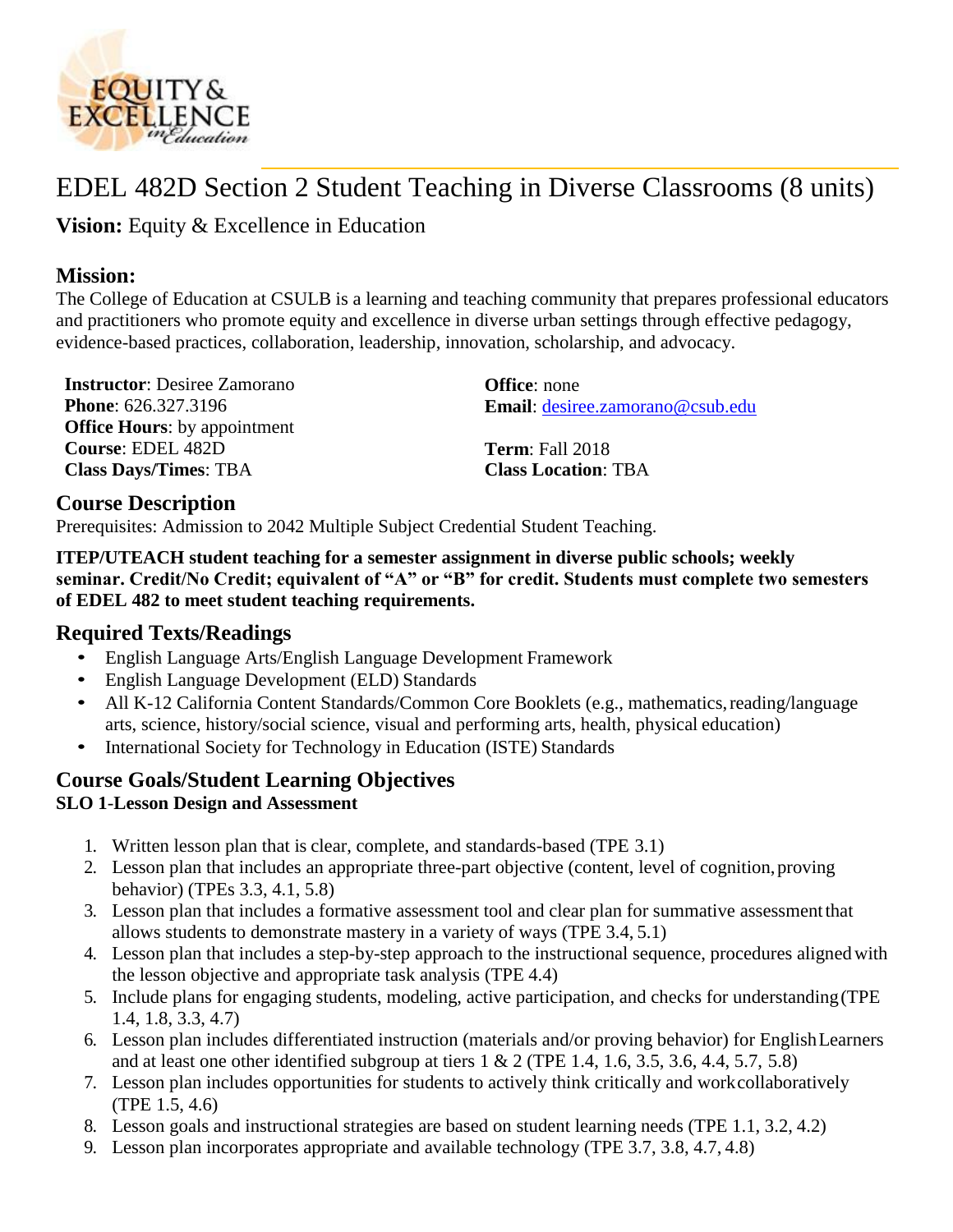## **SLO 2**-**Lesson Implementation and Assessment**

- 1. Lesson is taught in alignment with specified standards (TPE 4.3)
- 2. Objective/Learning Target is clearly communicated to all students (TPE 3.1, 3.2, 4.4)
- 3. Materials are prepared and utilized effectively (TPE 4.3)
- 4. Appropriate pacing is used to teach the lesson and monitor for student learning (TPE 1.5, 4.3, 4.4, 4.7)
- 5. A variety of questioning and active participation (overt and covert) strategies are used throughoutthe lesson (TPE 4.3)
- 6. The results of active participation strategies are used to make adjustments to the instruction (TPE1.8, 5.1, 5.2)
- 7. Students are engaged in self-assessment (TPE 4.5, 5.3)
- 8. Uses appropriate wait time during questioning (1.5, 1.6)
- 9. Effectively implements appropriate and available technology (TPE 3.7, 3.8, 4.7, 4.8, 5.3)

## **SLO 3**-**Classroom Management and Environment**

- 1. Teaches, reteaches, or reinforces rules, procedures, and routines (TPE 2.1, 2.2, 2.6)
- 2. Applies appropriate reinforcement techniques throughout the lesson (structure,approximation, extinction, consequences) (TPE 2.3, 2.5)
- 3. Effectively implements proactive and positive classroom management techniques (TPE 2.1, 2.3, 2.5, 2.6)
- 4. Implements appropriate strategies to maintain student motivation (TPE 1.3, 2.3, 2.5, 2.6)

# **SLO 4**-**Professionalism**

- 1. Arrives on-time and prepared to engage in instruction (TPE 6.8)
- 2. Conducts regular reflection on performance (TPE 6.1)
- 3. Establishes professional learning goals (TPE 6.3)
- 4. Learns to communicate effectively and collaborate with all stakeholders (other teachers, administrators, support staff, parents, community members) (TPE 6.4)
- 5. Models ethical conduct of teaching professionals, including use of technology and digital media(TPE 6.5, 6.6)
- 6. Learns how to engage with parents (TPE 1.2, 2.6, 5.5, 6.4) activity: how to show parents how to do a read-aloud

# **Grading and Assessment System**

Students are expected to meet all requirements of the university supervisor and day-to-day teaching responsibilities. Specifically, they should:

A. Prepare and implement an increasingly complex series of lesson plans that geared for the target age group, that include learner objectives, strategies, activities, materials, and assessment plans that are well defined and coordinated with each other and which include clear alignment with state-approved academic content standards and which include examples of adaptations in curriculum for students who are English Language Learners, who have disabilities, and who are gifted.

B. Student teaching is graded on a credit/no credit basis with an equivalent grade of "A" or "B" required for credit.

C. Master all 4 Student Learning Outcomes, as documented by acceptable rankings on all four domains(see chart below).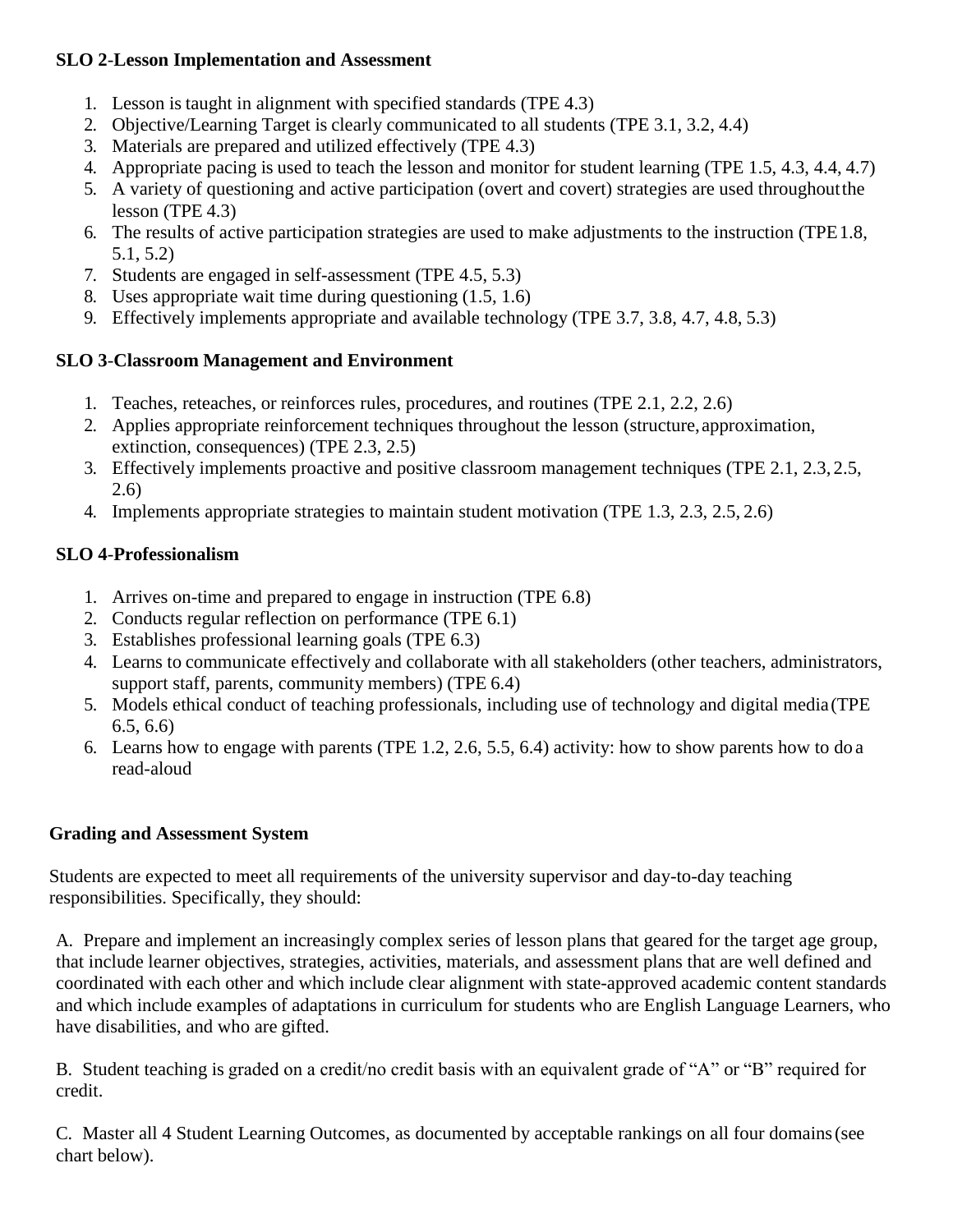- SLO 1: Lesson Design and Assessment
- SLO 2: Lesson Implementation and Assessment
- SLO 3: Classroom Management and Environment
- SLO 4: Professionalism

| <b>Student Learning Outcomes</b>        | <b>Types of Assessments</b> | % Grade |
|-----------------------------------------|-----------------------------|---------|
| SLO 1-Lesson Design and Assessment      | Written lesson plans        | 10%     |
| (CSTP 3, 4, and 5; TPEs 1, 3, 4, and 5) |                             |         |
| SLO 2-Lesson Implementation and         | Weekly observations         | 50%     |
| Assessment                              |                             |         |
|                                         |                             |         |
| SLO 3-Classroom Management and          | Weekly observations         | 10%     |
| Environment                             |                             |         |
|                                         |                             |         |
| SLO 4-Professionalism                   | Post lesson conferences     | 30%     |
|                                         |                             |         |
|                                         | Self-reflections            |         |
|                                         |                             |         |
|                                         | Attendance at seminars and  |         |
|                                         | professional development    |         |
|                                         |                             |         |

Note: Having been previously introduced (I) and practiced (P) in previous coursework, the following SLO's are mastered (M) in this course:

#### **Course Policies and Requirements Responsibilities of Student Teachers**

1. Student Teaching is the culminating practicum of field experiences, the capstone course of the MSCP, where MSCP candidates apply and integrate the pedagogy they have learned in theirother coursework to actual classroom experience.

- a. The student teaching semester consists of consists of one 6-unit assignment, four days part time and one full-time day per week (for a total of 5 days per week) under the guidance of a Master Teacher and a University Supervisor, for a total of approximately 16 weeks.
- b. Students meet weekly or biweekly for a required seminar with the University Supervisor. Student teaching is graded Credit / No Credit.
- c. All Student Teaching assignments include the support of a University Supervisor who observes the student teacher implementing lessons and holds conferences with the Student Teacher and the Master Teacher on a regular basis.
- d. During the first week of student teaching, usually the week prior to the beginning of CSULB classes, students must attend Student Teaching Orientation. Candidates will receive a letter of acceptance into Student Teaching that includes Orientation dates and registration codes.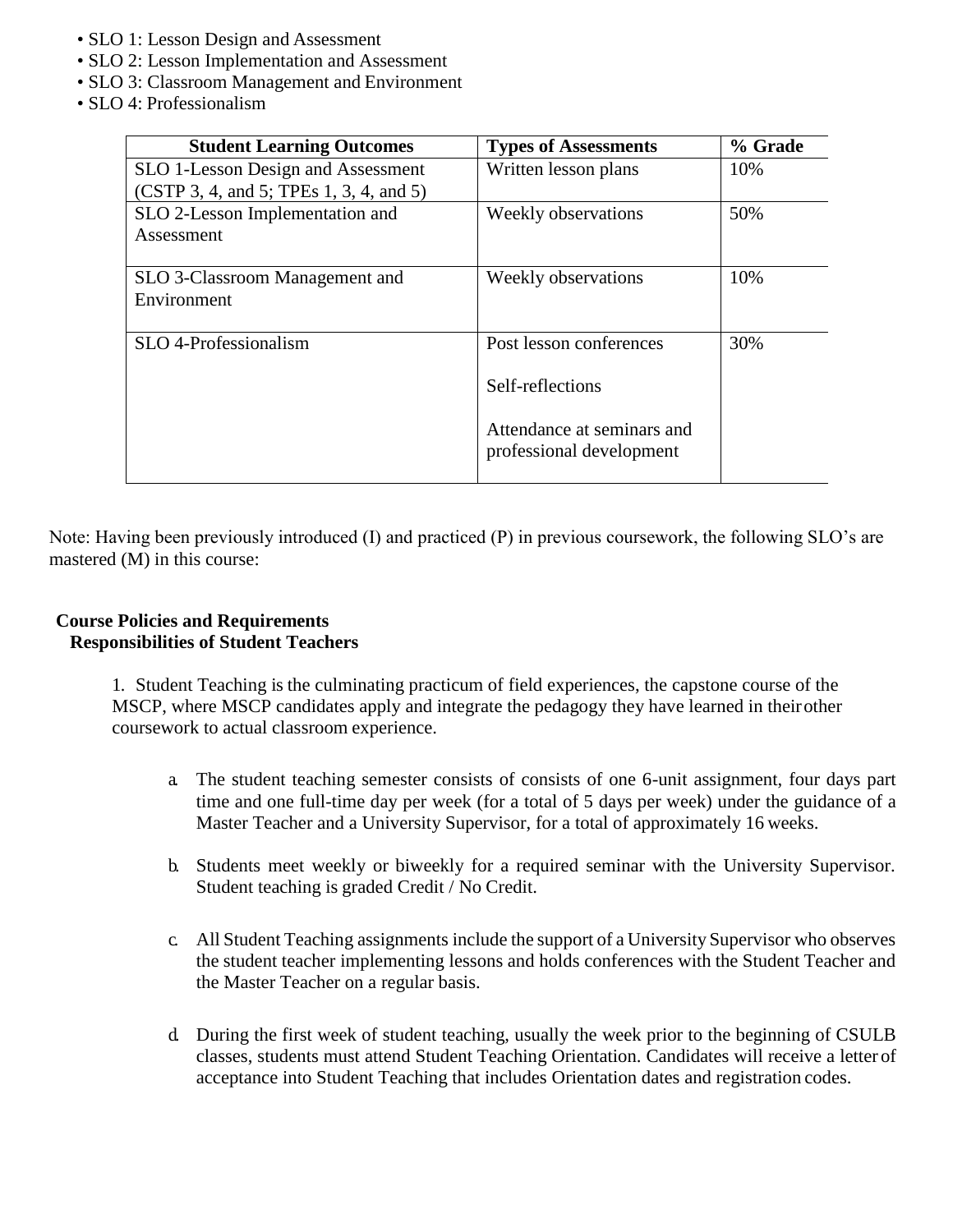- e. Instruction comprised of a variety of formats (whole class, small group, and individual settings) must be across the full range of the curriculum including art, health, language arts, math, music, physical education, science, and social studies.
- f. General Timeline: Student teachers will start their student teaching assignments at the beginning of each semester. They must be in a classroom daily throughout the semester. School breaks are observed using the school district's calendar. Student teachers will not be approved to take time off for both CSULB's Spring Break and the school district's Spring Break. Students who are student teaching on an Intern Credential and/or in a year-round school who are "off-track" during the student teaching semester are placed in an alternate grade-level assignment while they are "off-track."
- g. Student teacher assigned increasing responsibility for subject matter to be taught, groupsto be taught, and/or times of the day
- h. Master teacher/university supervisor determine developmental readiness of candidate to be given instructional responsibility daily for whole class:
	- 1) Full responsibility for minimum of one full week during first placement
	- 2) Full responsibility for minimum of two full weeks during second placement
- i. Student teachers are expected to conduct themselves within the norms of the profession and the standards of the school. This applies to standards for dress and relations with colleagues, students, and parents.

## **Communication Policy**

You must communicate with your supervisor about absences, lateness, or change in schedules immediately. You can text to 702.374.3973 (cell) or email [cathrine.maiorca@csulb.edu.](mailto:cathrine.maiorca@csulb.edu)

#### **Attendance Policy**

Students are expected to attend classes regularly. Please refer to and get familiar with the [CSULB Attendance Policy](http://www.csulb.edu/divisions/aa/catalog/current/academic_information/class_attendance.html)  [http://www.csulb.edu/divisions/aa/catalog/current/academic\\_information/class\\_attendance.html](http://www.csulb.edu/divisions/aa/catalog/current/academic_information/class_attendance.html)

a. Attendance is required for all student teaching colloquia. Attendance is required for all seminar sessions during the semester (refer to current *CSULB Catalog of Undergraduate and Graduate Studies* for attendance requirements).

b. Student teachers are expected to follow workplace rules established by the district and collective bargaining unit. Normally, teachers are required to be on campus at least 30 minutes before the school day begins. Students should notify their university supervisor, cooperating teacher and the appropriate front office person if they are going to be absent. They should leave detailed lesson plans for the length of their absence to assure smooth continuation of the instructional program. They should have contingency plans for a substitute teacher in the event of an unplanned absence. Student teachers should notify their university supervisor in the event of a prolonged absence. Students with excessive absences (exceeding 2 days during the semester) may be required to complete additional days of student teaching beyond the semester or during a subsequent semester. The student teacher's time on campus will be negotiated by the cooperating teacher, university supervisor, and student.

#### **Technical Assistance**

If you need technical assistance at any time during the course or need to report a problem with BeachBoard, please contact the Technology Help Desk using their [online form -](http://www.csulb.edu/divisions/aa/academic_technology/thd/contact/)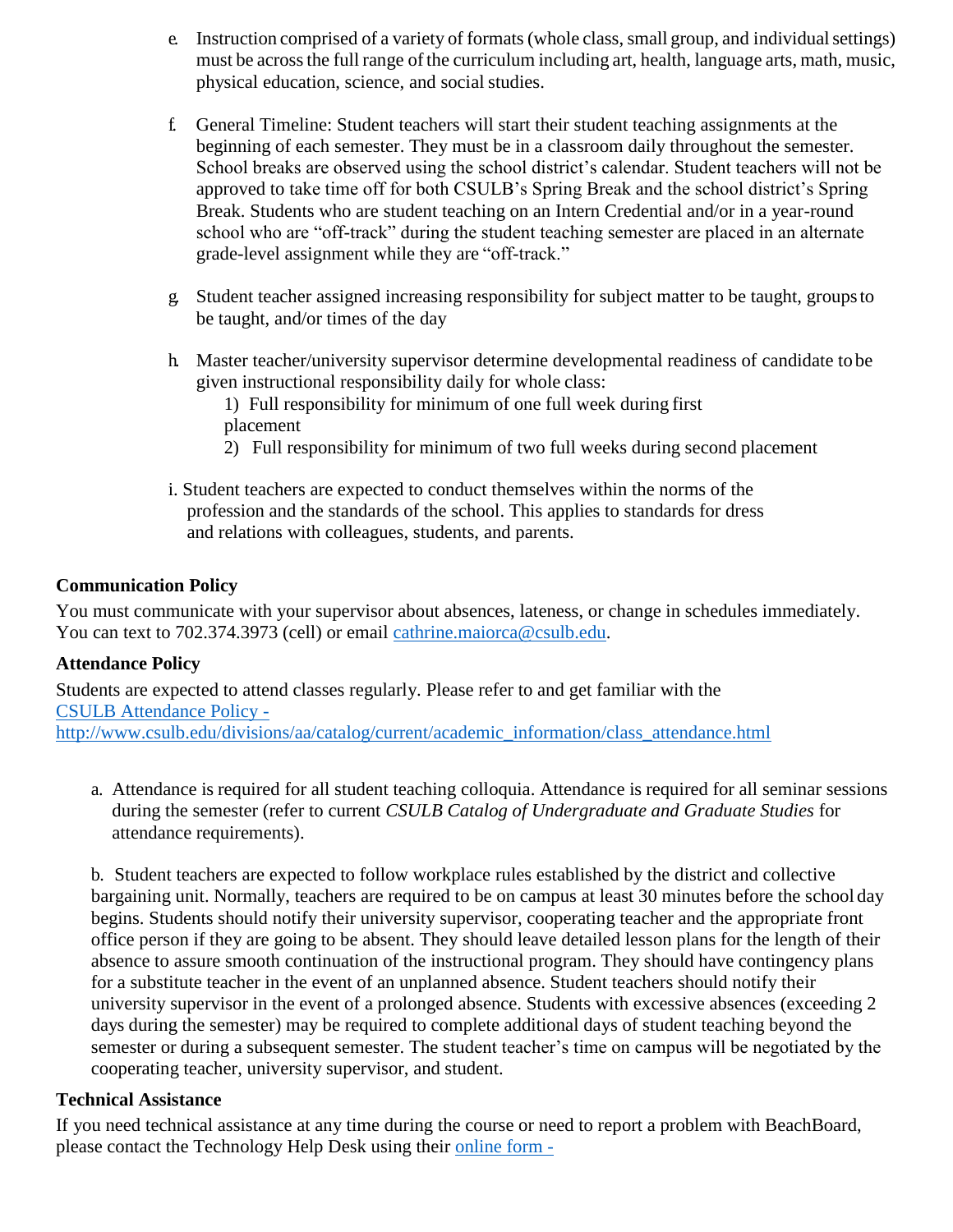[http://www.csulb.edu/divisions/aa/academic\\_technology/thd/contact/](http://www.csulb.edu/divisions/aa/academic_technology/thd/contact/) or by phone at (562) 985-4959 or visit them on campus in the Academic Service (AS) building, room 120.

### **Guidelines for Withdrawing from Student Teaching**

### **University Withdrawal Policy**

Class withdrawals during the final 3 weeks of instruction are not permitted except for a very serious and compelling reason such as accident or serious injury that is clearly beyond the student's control and the assignment of an Incomplete grade is inappropriate (see [Grades -](http://www.csulb.edu/depts/enrollment/student_academic_records/grading.html)

[http://www.csulb.edu/depts/enrollment/student\\_academic\\_records/grading.html\)](http://www.csulb.edu/depts/enrollment/student_academic_records/grading.html). Application for withdrawal from CSULB or from a class must be officially filed by the student with Enrollment Services whether the student has ever attended the class or not; otherwise, the student will receive a grade of "WU" (unauthorized withdrawal) in the course. Please refer to the the [CSULB Course Catalog](http://www.csulb.edu/divisions/aa/catalog/current/academic_regulations/withdrawal_policy.html) - [http://www.csulb.edu/divisions/aa/catalog/current/academic\\_regulations/withdrawal\\_policy.html](http://www.csulb.edu/divisions/aa/catalog/current/academic_regulations/withdrawal_policy.html) to get familiar with the policy.

#### Student Teaching Specific guidelines:

1. Student teachers can be withdrawn from student teaching at the initiation of the program or receive no credit, or reduced credit, for prolonged absence that affects performance. Student teachers can be withdrawn from student teaching at the initiation of the program for substandard performance. Students who are withdrawn by the program, or who receive no credit or partial credit for student teaching, may apply to re-enter student teaching. Their readiness for student teaching will be re-evaluated by the program. Student teachers may withdraw from student teaching for personal, medical, or other reasons. Students who withdraw may apply to re-enter student teaching. Their readiness to resume student teaching will be evaluated by the program.

2. Withdrawing from Student Teaching prior to the start of the studentteaching semester:

Students withdrawing from Student Teaching prior to the start of the student teaching semester must fill out a *Withdrawal from Student Teaching* form, which is available from the Multiple Subject Credential Program in the Teacher Preparation Advising Center (TPAC) office (ED  $1 - 67$ ). Students who are withdrawing from all classes must also fill out an Educational Leave of Absence form which is available in the TPAC office, at Brotman Hall, and on the CSULB website. An intern may not withdraw from student teaching or apply for an educational leave of absence while employed at a school district as an intern. It is the student's responsibility to officially withdraw from classes with the University. This is a separate process and form, which is available in Enrollment Services.

Students may only withdraw from student teaching **one time**. If it is necessary to withdraw a second time then the student must go through the MSCP petition process to apply for a third time. Decisions to allow students to apply to student teach beyond the second time will be made on a case-by-case basis through the MSCP petition process.

3. Withdrawing from Student Teaching after the start of the student teaching semester due toillness, financial or personal reasons:

If withdrawing within the 1st 2 weeks of the semester, students must submit a *Withdrawal from Student Teaching* form and fill out an *Educational Leave of Absence* form. Both forms are available in the TPAC office. It is the student's responsibility to officially withdraw from classes with the University. This is a separate process and form, which is available in Enrollment Services. See the University's withdraw policy for more information.

Students withdrawing from student teaching after the start of the student teaching semester due to